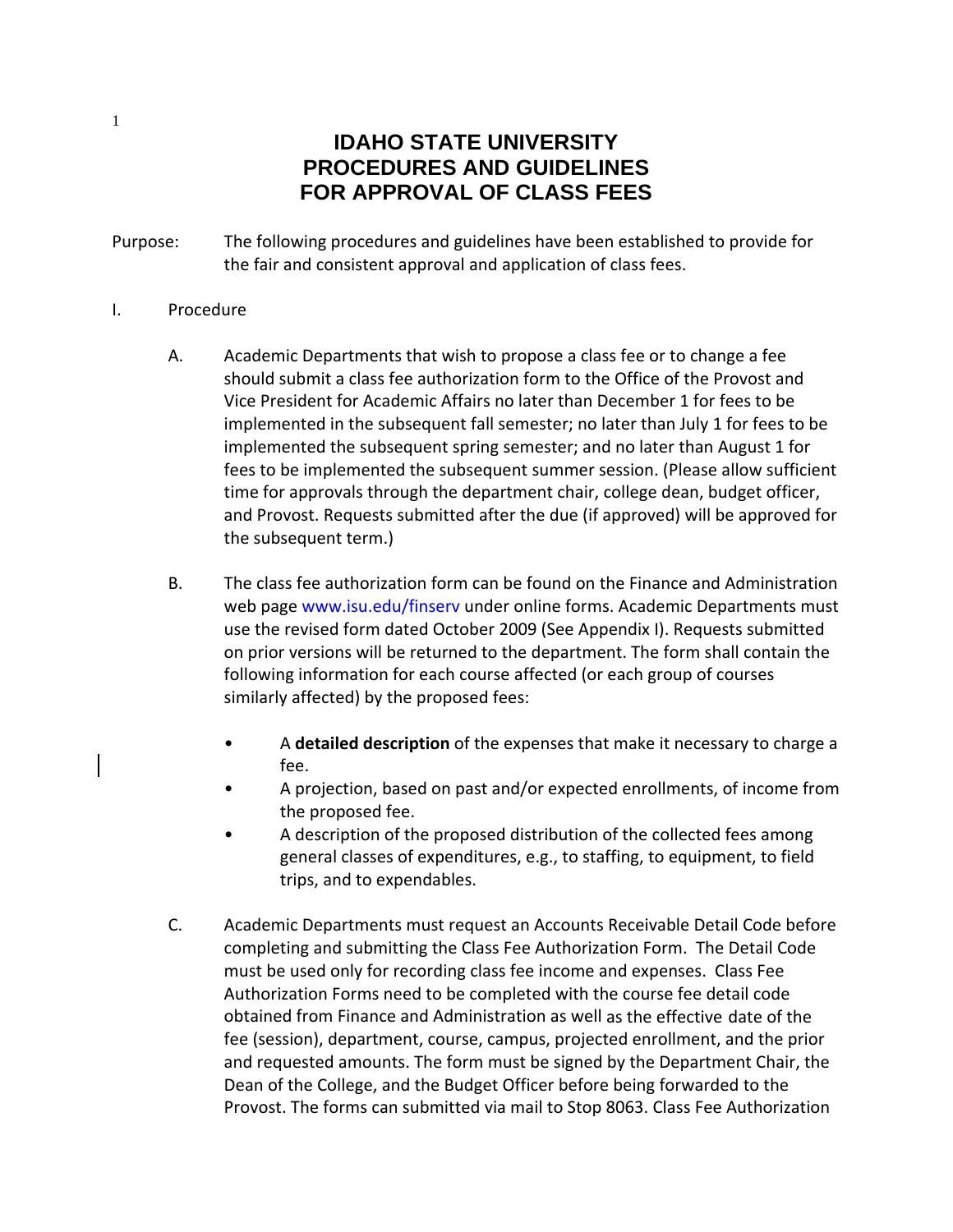forms will be reviewed by the Provost and Vice President for Academic Affairs. The Office of Academic Affairs may request further clarification of the fee or may request modification of the fee.

When the form is received by the Office of Academic Affairs, an email will be sent to the individual requesting the fee change, informing them that the form is pending approval or disapproval.

- D. The Provost will notify the department and send of copy of the signed authorization to Office of the Registrar and Finance and Administration immediately once the class fee has been approved or denied. The original signed form will be retained in the Office of Academic Affairs.
- E. All special course fees must be listed in the Schedule of Classes and Summer Bulletins in order to provide students advance notice; fees not listed will not be collected.
- F. At the end of each academic year, the academic department shall prepare a report that describes the income secured from fees, the expenditures for which those fees were spent, the balance of fees remaining at the end of the year, plans for that balance (e.g., accruing funds for a major purchase). This report will be provided to the college dean and the Provost and Vice President for Academic Affairs. This report shall be reviewed by the dean to ascertain that the amount of fees collected is justified and that the expenditures of funds are for acceptable purposes. This report could be subject to review by the internal audit office.

In recommending approval or disapproval of proposals to charge or change class fees, the Provost and Vice President for Academic Affairs will observe the following guidelines.

## II. Guidelines

Ordinarily, special course fees may be charged for the following:

- A. Expendable supplies or materials specific to a course, such as art supplies (paint, jewelry metals, photographic paper and chemicals, etc.) or laboratory or clinical supplies (dissection specimens, disposable syringes and latex gloves, chemicals, glassware, video tapes or other use‐intensive educational aids, etc.).
- B. Special services or facilities offered as a convenience or enriched experience for students, such as individual lessons in music, live models in drawing classes, golf course privileges, distance education, etc.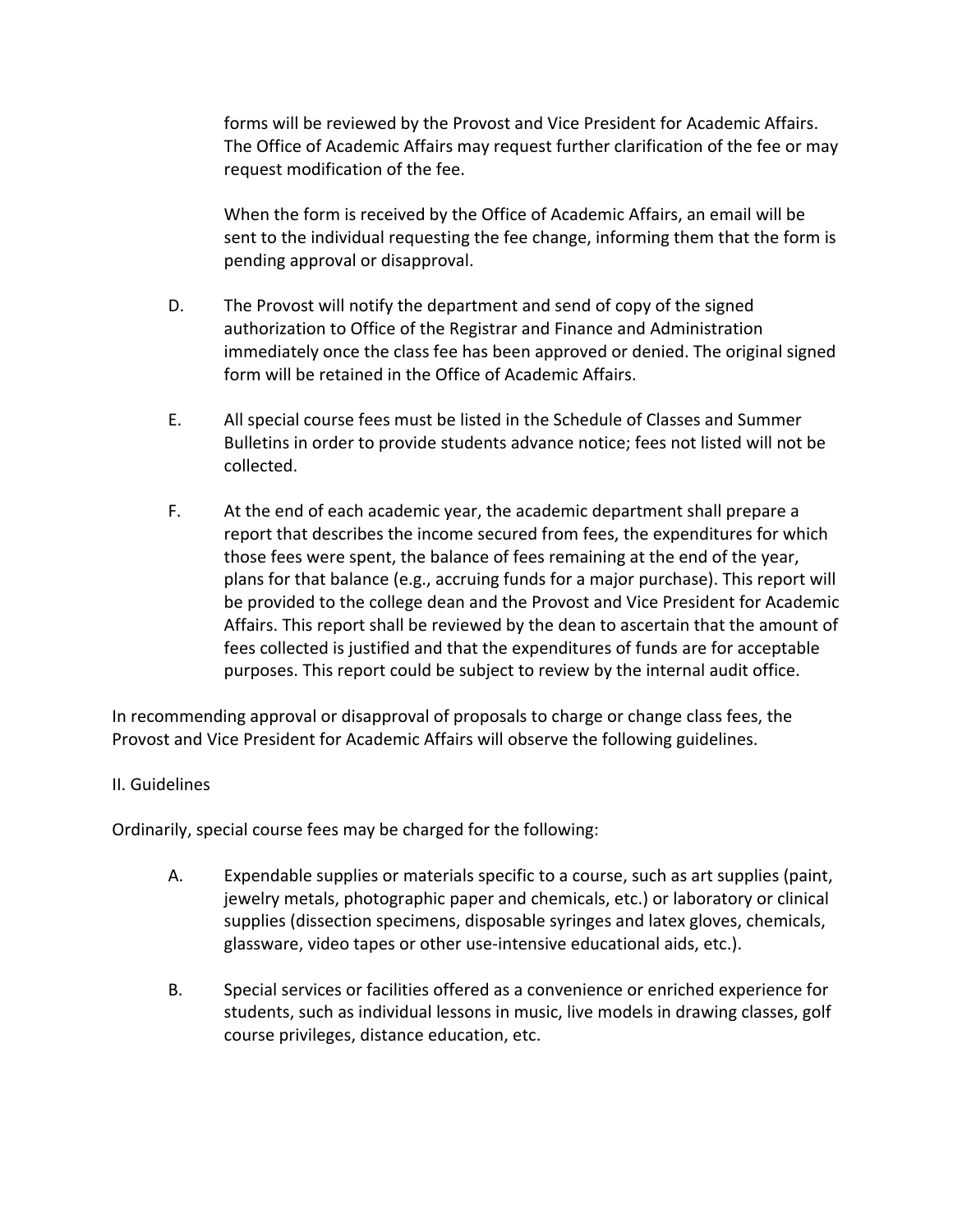- C. Materials, supplies, tools, etc. ordered in quantity by the department as a convenience or cost‐saving measure for students, or when such items are not readily available locally.
- D. Access to specialized or enriched computer laboratory services (including hardware, software, maintenance, and staff) that exceed the level of access and service that is basic to instruction and would thus be funded by the academic unit or campus‐wide computer fee.
- E. Pass‐through fees for malpractice insurance, certification examinations required before student clinical practice, required immunizations, or assessment examinations required by national accrediting agencies.
- F. Course-related student travel and lodging, such as supervised field trips and course related faculty travel and lodging, when associated with supervision of internships, externships, optional field trips, or other enrichment experiences.
- G. Equipment used exclusively for instructional purposes such as microscopes, analytical equipment, anatomical models, ceramics wheels, etc.
- H. Staffing used specifically to aid in instruction, such as laboratory coordinators.

Ordinarily, class fees **may not be charged** for the following:

- A. Supplies, materials, equipment, and services that have broad departmental usage (e.g., paper, photocopying, clerical assistance, etc.) and that are customarily funded through departmental operating expense or equipment budgets.
- B. Fixed equipment, that is, equipment that is physically installed such as fume hoods, dishwashers, or kilns (department should contact Facilities Management for repairs and maintenance of fixed equipment).
- C. Equipment that is to be used primarily for research. The purchase of equipment for graduate education must not consume an excessive proportion of the budget.
- D. Materials, supplies, and services related to the advertising and promotion of courses or workshops offered for credit.
- E. Books or periodical subscriptions for departmental libraries or shared use by students and faculty.